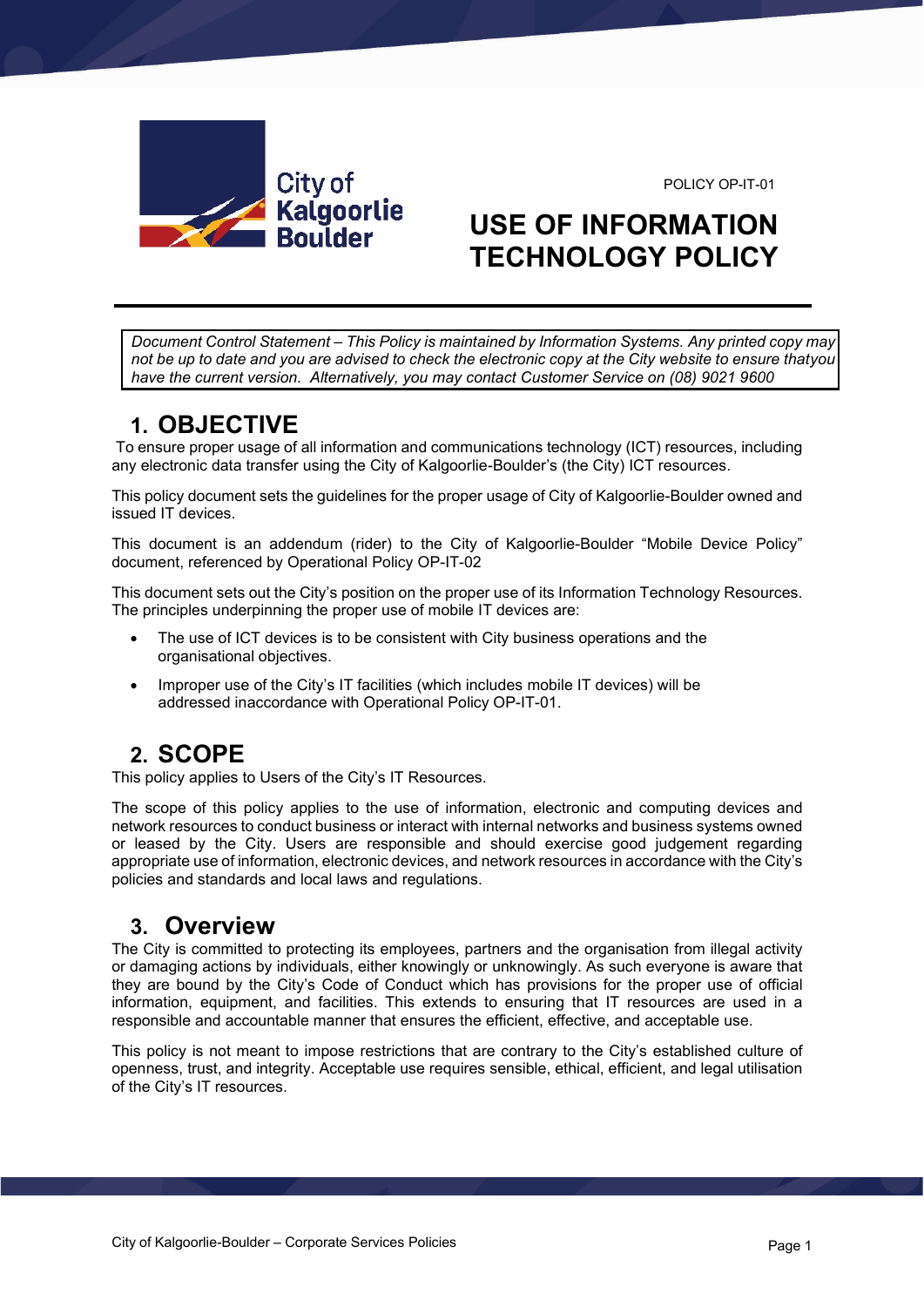

All IT systems, including but not limited to computer equipment, software, operating systems, storage, telephony media and network infrastructure are the property of the City. These systems are to be used for business purposes in serving the interests of the organisation and of our customers during the course of normal business operations.

Effective information security is a team effort involving the participation and support of every User who deals with information and/or information systems. It is the responsibility of every User to know these guidelines and to conduct their activities accordingly.

The following overarching principles are to be adhered to by all Users with access to the City's systems or data.

**Business first**: IT assets and services are made available to personnel to perform their duties. Limited personal use is permitted provided it does not impact the performance of those duties.

**Protect our interests**: IT resources should not be used in a way that could cause the organisation embarrassment or loss, or to promote interests other than those of the City.

**Approved components**: Only authorised equipment, software, and services can be introduced and used in the City's environment.

**Lawful Use**: Company IT assets and resources can only be used for lawful activities and cannot be used for any activities which would contravene any laws or regulations with which the City is obliged to comply.

**Report Issues**: If you see something that doesn't appear right, let us know. Security is everyone's responsibility.

### **4. Acceptable Use**

Access to corporate systems and information is provided to approved users only. Users of City of Kalgoorlie-Boulder's ICT are permitted to use the systems for work related purposes and for limited personal use that does not interfere with their work or compromise the organisation (i.e. during lunch times or before and after work).

### **Acceptable Use involves:**

• accessing only accounts, files, and data that are the employees own, that are publicly available, or to which the employee has been given authorised access.

• only accessing files, data, information, irrespective of their access privileges, where they have a valid business reason to do so.

• ensuring that only City owned IT hardware is connected to the City's network, unless authorised by the Manager ICT as per the Mobile

Device Usage Policy.

• ensuring that mobile technology, such as phones and laptops etc, are appropriately secured.

• maintaining the confidentiality and privacy of information classified or known by the User as private or confidential and keeping such information in their possession secure.

• ensuring that confidential reports are not left on printers or in plain view on desks.

• not using City information for non-City related purposes.

• keeping confidential any passwords provided for access to City systems and not sharing these with other people or accessing any system under another User's sign on.

• not disclosing any information to which employees have access to and do not have lawful ownership, authority, or permission to disclose.

• reporting suspected policy violations to their Business Unit Manager or Director.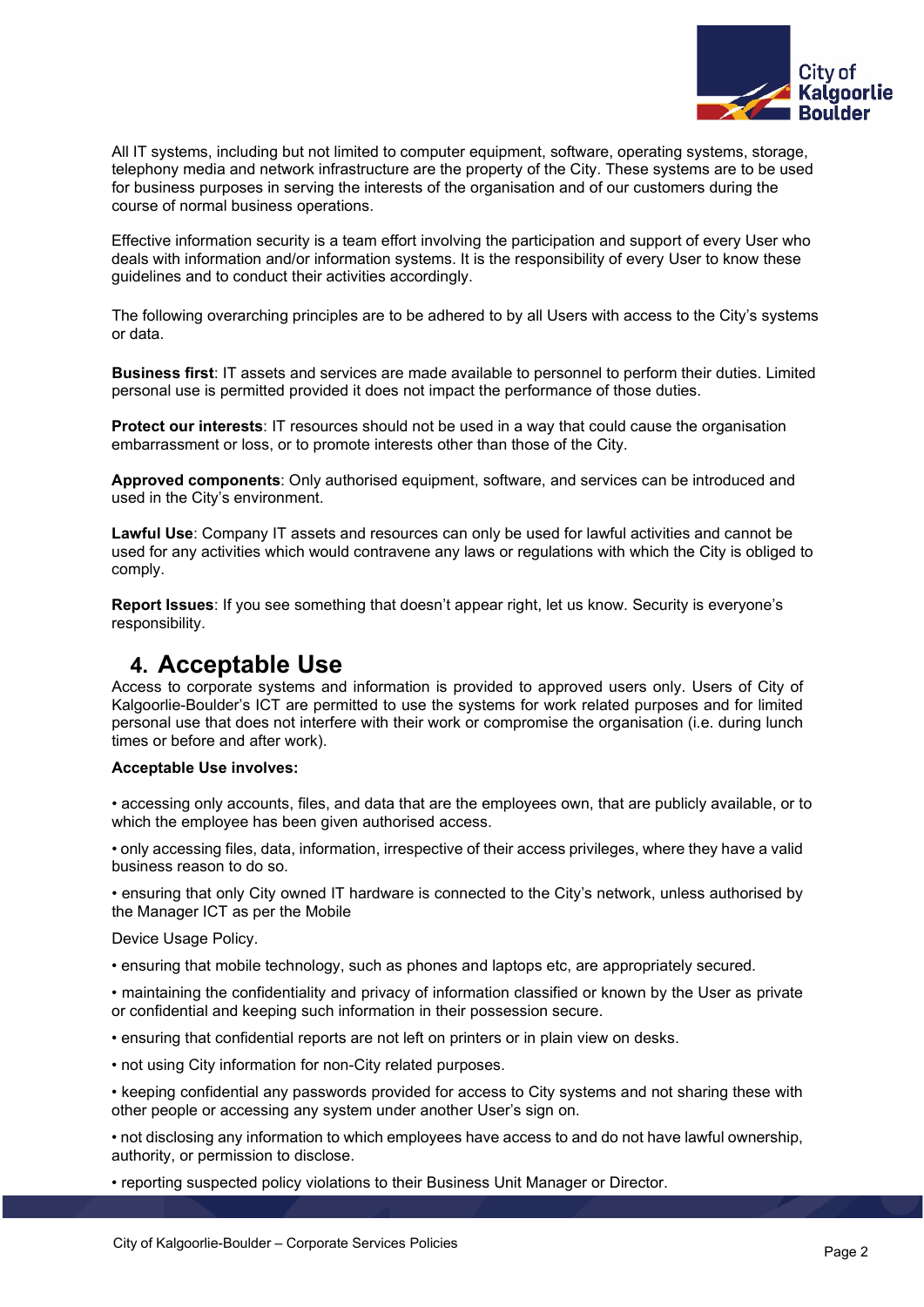

• ensuring the content and disclosure of communications is appropriate.

• using the City's computers and networks only for purposes that are legal and authorised.

• Obtaining authority from the CITY OF KALGOORLIE-BOULDER business unit before installing any software or hardware.

- taking all reasonable steps to protect the City's systems or any stored information/data, by:
- not deleting data/information without cause.
- not creating or propagating viruses.
- not disrupting services or damaging files.
- use of authorised file sharing solutions.

• using only CITY OF KALGOORLIE-BOULDER provided encrypted USBs with COS infrastructure including desktops and laptops; and

• ensuring computer workstations are left secure when not in use by signing-off and/or securing from unauthorised use.

• Ensuring that all the user, generic, service, system, network, and database accounts are secured using a strong password as described in the password standards,

### **5. Unacceptable Use**

The following activities are, in general, prohibited. Employees may be exempted from these restrictions during the course of their legitimate job responsibilities (e.g. systems administration staff may have a need to disable the network access of a host if that host is disrupting production services). Under no circumstances is an employee of the City authorised to engage in any activity that is illegal under local, state, or federal law while utilising City owned resources.

The lists below are by no means exhaustive, but attempt to provide a framework for activities which fall into the category of unacceptable use - the following activities are strictly prohibited, with no exceptions:

• Violations of the rights of any person or company protected by copyright, trade secret, patent or other intellectual property, or similar laws or regulations, including, but not limited to, the installation or distribution of "pirated" or other software products that are not appropriately licensed for use by the City.

• Unauthorised copying of copyrighted material including, but not limited to, digitisation and distribution of photographs from magazines, books or other copyrighted sources, copyrighted music, and the installation of any copyrighted software for which the City or the end User does not have an active license.

• Accessing data, a server, or an account for any purpose other than conducting City business, even if the employee has authorised access.

• Exporting software or technical information, in violation of international, regional, or local export control laws, is illegal. CITY OF KALGOORLIE-BOULDER ICT Team should be consulted prior to export of any material that is in question.

• Unencrypted transfer or storage on removable media of sensitive or confidential information as determined by the relevant data custodian. Use of removable media may be monitored

• Introduction of malicious programs into the network or server (e.g. viruses, worms, Trojan horses, e-mail bombs etc.);

• Revealing account passwords to others or allowing use of their account by others. This includes family and other household members when working from home.

• Using a City computing asset to actively engage in procuring or transmitting material that is in violation of sexual harassment or hostile workplace laws in the User's local jurisdiction.

• Making fraudulent offers of products, items, or services originating from any City account.

• Effecting security breaches or disruptions of network communication. Security breaches include, but are not limited to, accessing data of which the employee is not an intended recipient or logging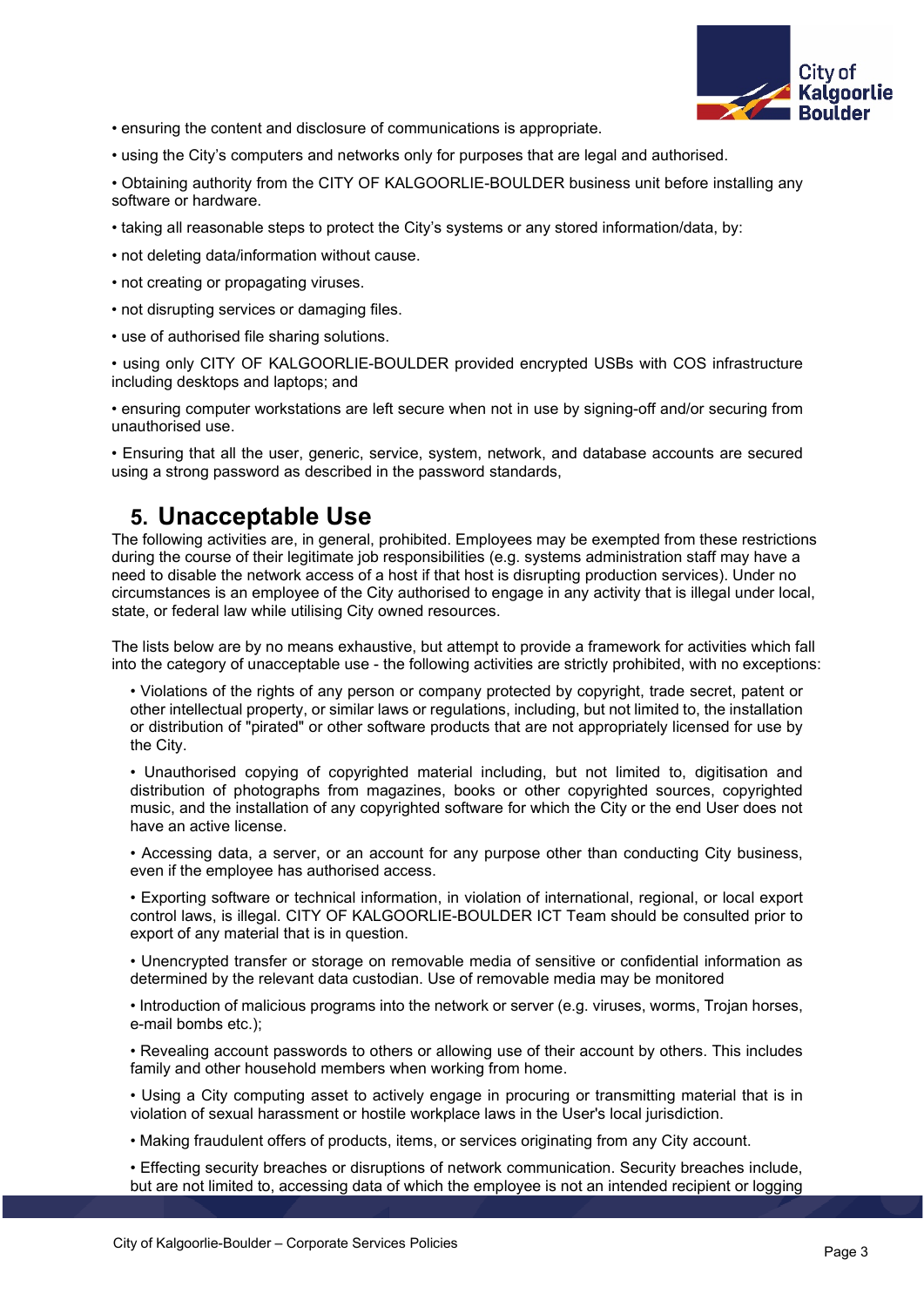

into a server or account that the employee is not expressly authorised to access, unless these duties are within the scope of regular duties. For purposes of this section, "disruption" includes, but is not limited to, network sniffing, pinged floods, packet spoofing, denial of service, and forged routing information for malicious purposes.

• Port scanning or security scanning is expressly prohibited unless prior authorisation has been granted by the Manager ICT.

• Executing any form of network monitoring which will intercept data not intended for the employee's host unless this activity is a part of the employee's normal job/duty.

- Circumventing User authentication or security of any host, network, or account.
- Introducing honeypots, honeynets, or similar technology on the City network.

• Interfering with or denying service to any User other than the employee's host (for example, denial of service attack).

• Using any program/script/command, or sending messages of any kind, with the intent to interfere with, or disable, a User's terminal session, via any means, locally or via the Internet/Intranet/Extranet.

- Use of unauthorised file sharing systems; and
- Providing information about, lists of, or photographs of employees to parties outside the City.

### **6. Internet**

When using organisational resources to access and use the Internet, Users must realise they represent the City. Whenever employees state an affiliation to the City, they must also clearly indicate that "the opinions expressed are my own and not necessarily those of the City".

Reasonable Personal Use is permitted (see definitions). The City will, on occasions, monitor internet use to ensure Acceptable Use.

#### **Acceptable Use of the internet involves:**

- using it for business activities necessary to carry out job functions.
- communicating between City personnel and suppliers.

• getting CITY OF KALGOORLIE-BOULDER technical support to install software upgrades and patches.

- reviewing web sites for product information.
- referencing regulatory or other technical information; and
- carrying out research and other work-related information searching which is relevant to job function.

#### **Unacceptable Use of the Internet includes:**

- accessing social networking sites without authorisation, e.g., Facebook, Twitter, and Instagram.
- downloading music, movies or any software programs or files for use without authorisation.
- ordering (shopping) personal items or services on the Internet during core working hours.
- playing online games.
- participation in any on-line contest or promotion.
- accessing pornographic or sexually explicit web sites.
- acceptance of promotional gifts.
- streaming video or radio content unrelated to a job function.
- accessing material of an offensive, obscene, threatening, abusive or defamatory nature.
- using the internet for commercial activities not directly related to the City; and

• Users must exercise City of Kalgoorlie-Boulder caution when choosing to click on 'pop-up' sites and/or adverts.

### **7. Email**

Reasonable Personal Use is permitted although this should not impact on the delivery of the City's services. Personal use should be restricted to before/after work and lunch breaks. All emails recording business communications are the City's corporate records and must be registered into the City's Electronic Content Management (ECM) system. They can be accessed only by authorised personnel.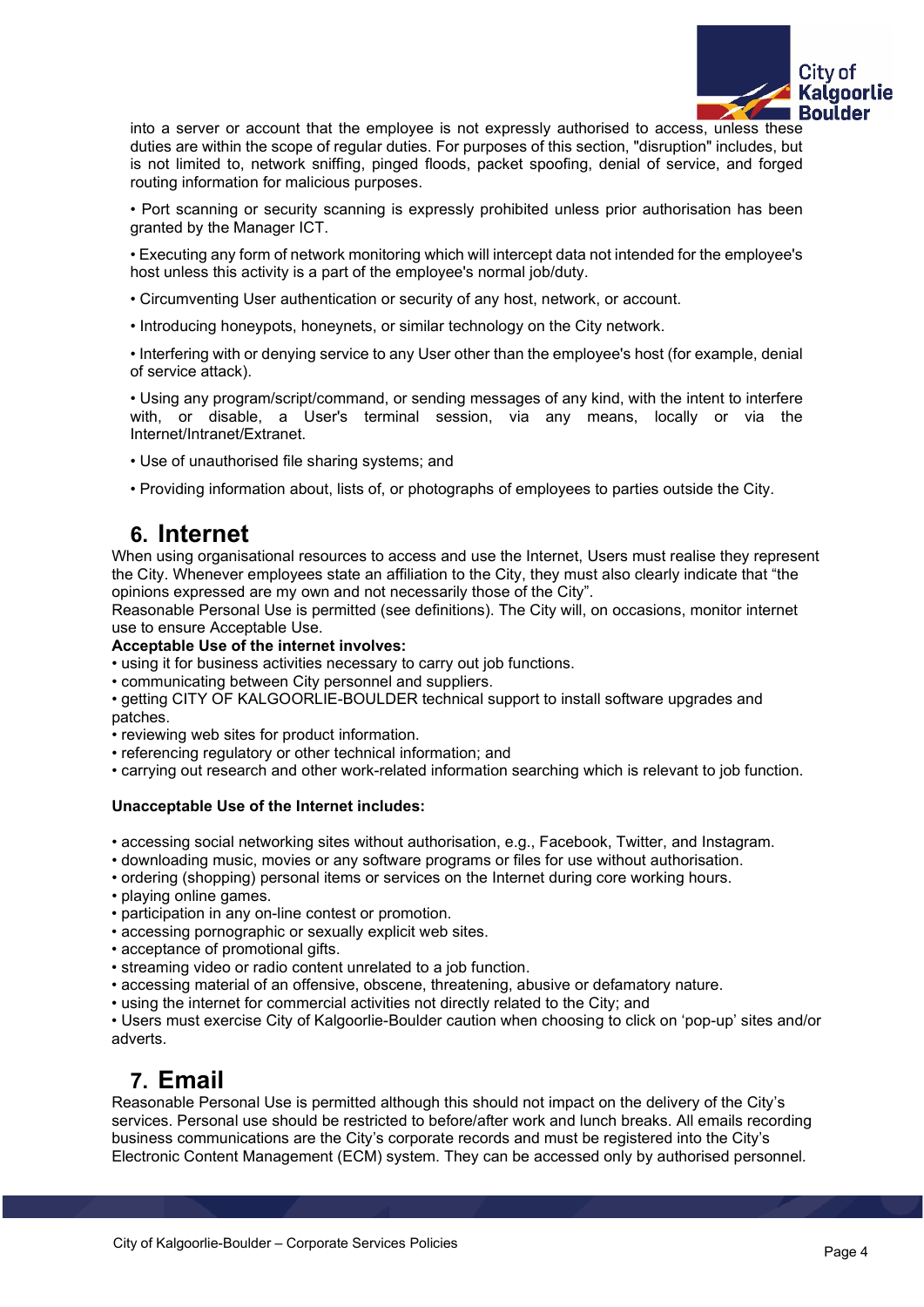

### **Acceptable Use of email involves:**

• using it primarily for work-related purposes.

• ensuring the content and distribution of emails respects confidentiality and privacy.

• ensuring distribution of email does not waive any legal professional privilege the City may be entitled to claim; and

• use of appropriate and respectful language and tone.

• Unacceptable Use of email includes:

• sending unsolicited email messages, including the sending of "junk mail" or other advertising material to individuals who did not specifically request such material (email spam).

• creating or forwarding "chain letters", "Ponzi" or other "pyramid" schemes of any type.

• any form of harassment via email, telephone, or paging, whether through language, frequency, or size of messages.

• unauthorised use or forging of email header information.

• solicitation of email for any other email address, other than that of the poster's account, with the intent to harass or to collect replies.

• use of unsolicited email originating from within the City's networks of other Internet/Intranet service providers on behalf of, or to advertise, any service hosted by the City or connected via its network. • posting the same or similar non-business-related messages to large numbers of UseNet newsgroups (newsgroup spam).

• registering a work email address on any non-work-related site e.g. Facebook or Twitter.

• distributing confidential or sensitive material via e-mail.

• use of email for commercial activities not directly related to the City.

• inappropriately transmitting information which may violate the rights of others, including unauthorised text, images or programs, trade secrets or confidential property, trademarks, or service marks.

• emailing material which contains viruses, worms, 'Trojan horses' or any other contaminating or destructive features.

• charity requests, petitions for signatures, chain letters or letters relating to pyramid schemes and broadcasting messages.

• redirecting, forwarding, copying, or moving email containing City business information to personal email addresses.

• social chatting with colleagues which is outside of Reasonable Personal Use.

### **8. Telecommunications**

Acceptable Use must be made of telephones and mobile phones allocated to Users. These resources must be used for work-related purposes.

#### **Acceptable Use of telephones, mobile phones and other mobile devices involves:**

• using it primarily for work-related purposes.

• ensuring the content and distribution of SMS's and MMS's respects confidentiality and privacy.

• use of appropriate and respectful language and tone.

#### **Unacceptable Use of telephones, mobile phones and other mobile devices includes:**

• making calls that are offensive, obscene, threatening, abusive or defamatory.

• use of telephones and mobiles for commercial activities not directly related to the City.

• inappropriately transmitting information which may violate the rights of others, including unauthorised text, images or programs, trade secrets, confidential property, or trademarks.

• Use of telecommunications equipment outside of Australia unless prior approval has been granted by the CEO.

• Connecting City owned mobile computing devices to public Wi-Fi networks; and

• Use by family members, relatives or any external third party.

Reasonable Personal Use is permitted for communication within Australia only. The City will not pay for any personal international telecommunications (data or voice) usage and costs – these costs will be invoiced to the relevant User. Personal usage deemed by your Business Unit Manager or Director as beyond reasonable personal usage/cost (data and voice) will be invoiced to the relevant User. All hardware including phones remains the property of the City.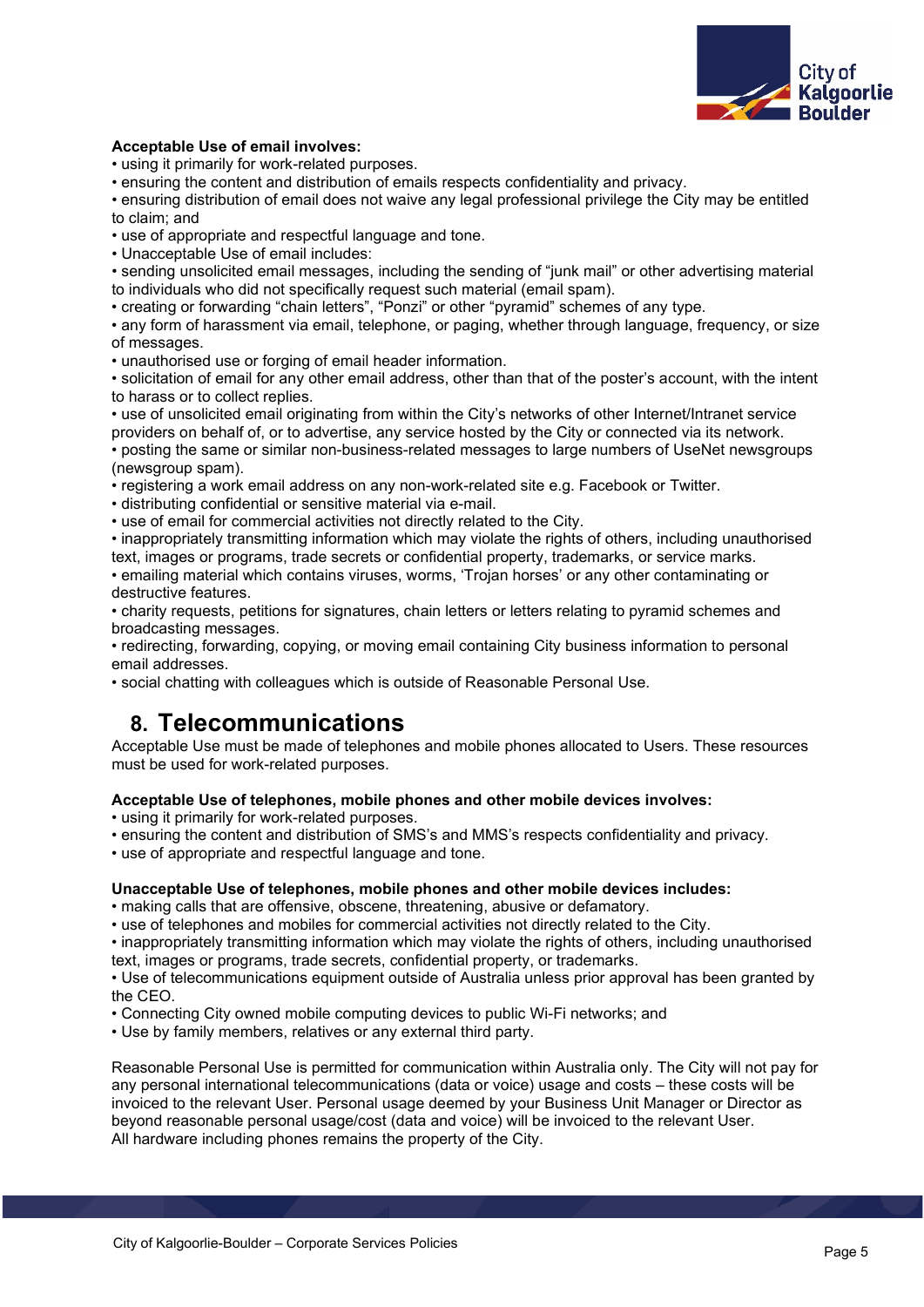

All hardware that is replaced, including telecommunications equipment, must be returned to City of Kalgoorlie-Boulder prior to receiving a replacement.

Reasonable Personal Use is permitted for communication within Australia only. The City will not pay for any personal international telecommunications (data or voice) usage and costs – these costs will be invoiced to the relevant User. Personal usage deemed by your Manager or Executive as beyond reasonable personal usage/cost (data and voice) will be invoiced to the relevant User.

All hardware including phones remains the property of the City. All hardware that is replaced, including telecommunications equipment, must be returned to CITY OF KALGOORLIE-BOULDER prior to receiving a replacement.

Mobile phones, iPads, Tablets, and other mobile devices with access to the Internet and Email must also comply with the above sections relating to Acceptable Use of the Internet and Email. The City will not pay for any personal use that results in data plans, for any device, being exceeded – these costs will be invoiced to the relevant User. It is the responsibility of each User to monitor their data plan usage to avoid excessive costs being incurred.

### **9. Standards**

Standards apply to the use of the City's IT Resources.

### **The following email standards apply:**

• The external email naming standard is Firstname.Lastname@CKB.wa.gov.au.

• Users are not permitted to alter or remove the standard email signature block from emails when sending business related emails.

• Photographs of Users will be displayed on all internal emails and other internal systems.

• Users must remove the email signature block when sending personal emails.

- External email will have a standard disclaimer automatically appended.
- The maximum size email attachment is 10 megabytes; and

• During periods of absence from the office, the Outlook Out-of-Office Assistant auto reply must be activated advising non-availability and possible alternative contact options.

### **The following telecommunications standard applies:**

• During periods of absence from the office, telephones are to be diverted to the appropriate alternative contact.

### **The following password standards apply:**

Passwords must have a minimum length of ten (10) characters and must contain at least three (3) of the following character sets: o Upper case (A-Z)

•Lower case (a-z)

•Digits (0-9); and

• Special characters or punctuation e.g.\$, %, #, @

• For example –M0vE4bi!1Ty meets the corporate password standard.

Portable mobile computing devices such as iPads and iPhones will require six-digit PIN.

• a User password must be changed every 60 days.

- a User cannot change their password more than once a day.
- the password history will be set to a minimum of 12 previous passwords.

• a User's account will be locked out after five unsuccessful logon attempts. Once a User's account is locked it can only be unlocked by the CITY OF KALGOORLIE-BOULDER Help Desk.

• a User's session will be automatically locked out if the session remains idle for more than 10 minutes; and

•where a password reset is required, and the User has forgotten it or is unable to access the network or application they should call the CITY OF KALGOORLIE-BOULDER Help Desk on Ext 622 to assist. •Security related information may be required to validate their identity as part of the password reset procedures.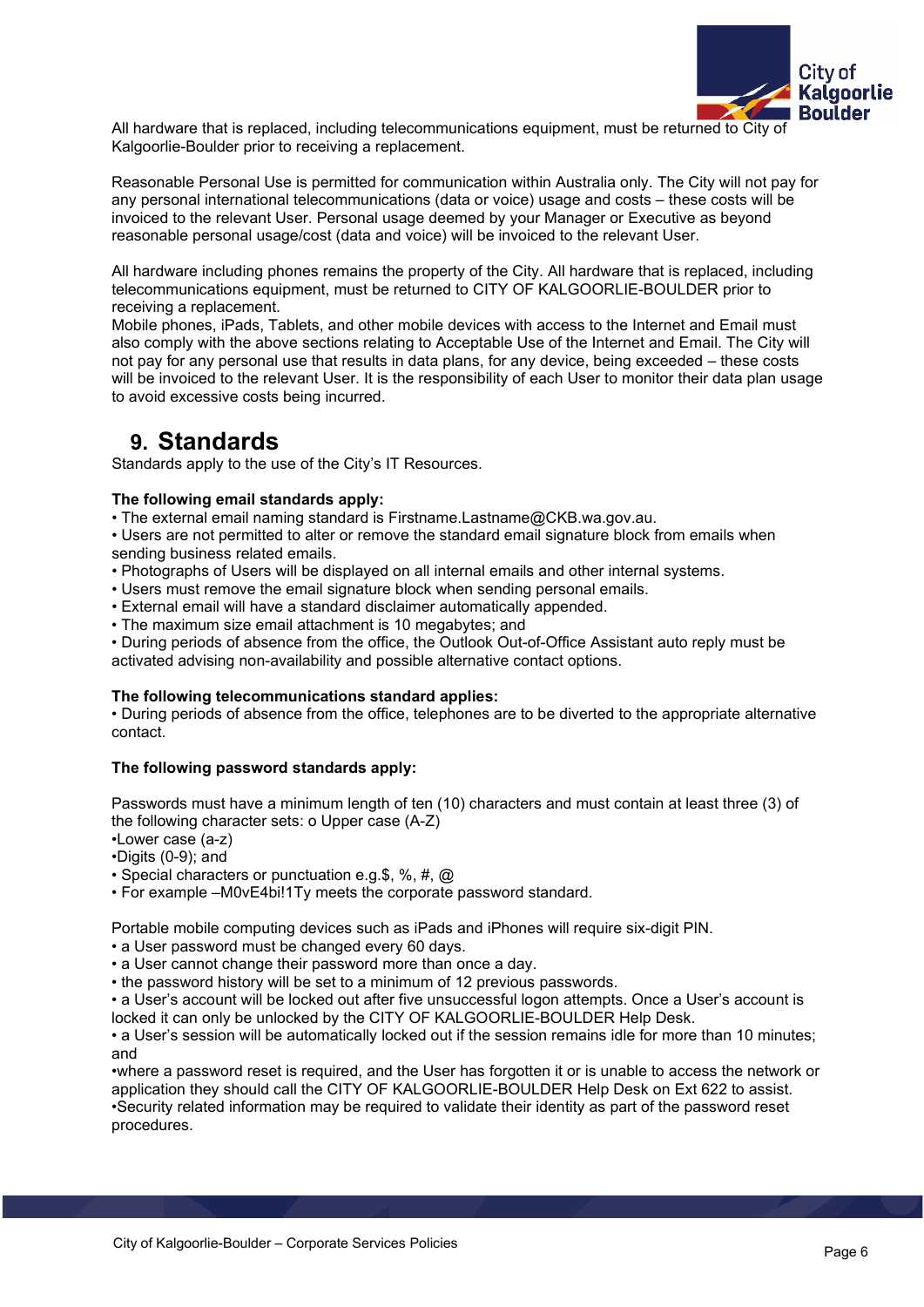

# **10. Policy Compliance**

The City reserves the right to verify compliance to this policy through various methods, including but not limited to monitoring usage, reviewing logs, accessing cookie history, and engaging internal and external audits. Users acknowledge that their usage may be monitored.

## **11. Exceptions**

Any exception to the policy must be approved by the CEO in advance.

### **12. Non-Compliance**

Any User found to have violated this policy may be subject to the provisions set out in the City of Kalgoorlie-Boulder Code of Conduct.

# **13. References to Related Documents**

- Operational Policy OP-IT-02 Mobile Device Policy
- City of Kalgoorlie-Boulder Code of Conduct

# **14. Legislation/local law requirements**

- State Records Act 2000
- Local Government Act 1995
- Freedom of Information Act 1992

| <b>Policy Number:</b>          | $IT-01$                                      |
|--------------------------------|----------------------------------------------|
| <b>Previous Policy Number:</b> | N/A                                          |
| <b>Resolution Numbers:</b>     |                                              |
| Last Review:                   | January 2022                                 |
| <b>Next Review:</b>            | January 2024                                 |
| Responsible Officer:           | Manager Information Communication Technology |

*This Policy takes effect from the date of adoption by Council and shall remain valid until it is amendedor deleted.*